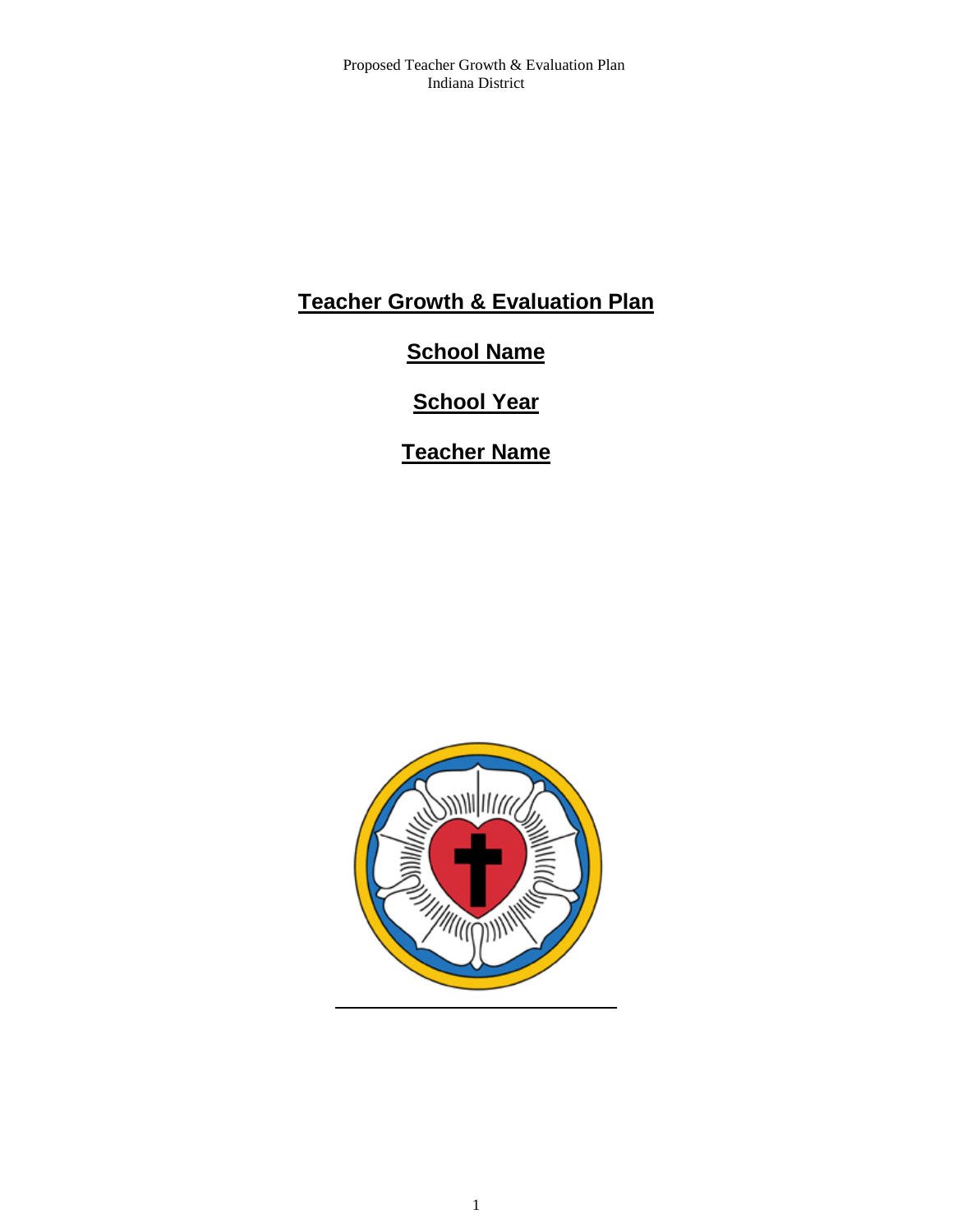|                                                                                                                                                                                                                                                                  | <b>Reflective Activity</b>                                                                  |                         |
|------------------------------------------------------------------------------------------------------------------------------------------------------------------------------------------------------------------------------------------------------------------|---------------------------------------------------------------------------------------------|-------------------------|
| <b>Strand I Planning and Preparation</b><br>• Strives to be a continual Learner<br>of pedagogy and subject matter.                                                                                                                                               | <b>Teacher Growth</b><br><b>Notes</b>                                                       | <b>Teacher Comments</b> |
| 1a. Strives to remain educationally<br>current regarding effective teaching.                                                                                                                                                                                     | <b>Purposeful Planning:</b><br>How might that<br>look?                                      |                         |
| Creates a learning environment<br>that addresses different student<br>needs.<br>2a. Are cognizant to the needs of<br>students and adjusts instruction when<br>necessary.<br>2b. Implements a variety of activities that<br>are appropriate for time allocations. | How am I going to<br>demonstrate meeting<br>individual students'<br>needs?<br>What types of |                         |
| • Formulates and promulgates<br>learner goals that align with<br>instruction prior to teaching the<br>lesson.                                                                                                                                                    | formative<br>assessments work<br>best for this lesson?                                      |                         |
| 3a. Implements daily plans that represent high<br>expectations, critical thought, and an<br>interconnection among different content areas.                                                                                                                       | Why?                                                                                        |                         |
| 3b. Strives to think through the lesson so<br>instructional goals and learning activities<br>align.<br>• Supplements the lesson with<br>various learning activities.                                                                                             | How may my lesson<br>planning propel me to<br>improve upon my<br>pedagogy?                  |                         |
| 4a. Supplements the lesson with<br>additional resources that relate to the<br>content in the textbook and state<br>standards.                                                                                                                                    |                                                                                             |                         |
| $\bullet$ Uses a mix of formative and<br>summative assessment techniques<br>and instruments.                                                                                                                                                                     |                                                                                             |                         |
| 5a. Instruction is adjusted to respond to<br>students' need and abilities.<br>5b. Lessons designed to allow for more<br>than one way to assess students.                                                                                                         |                                                                                             |                         |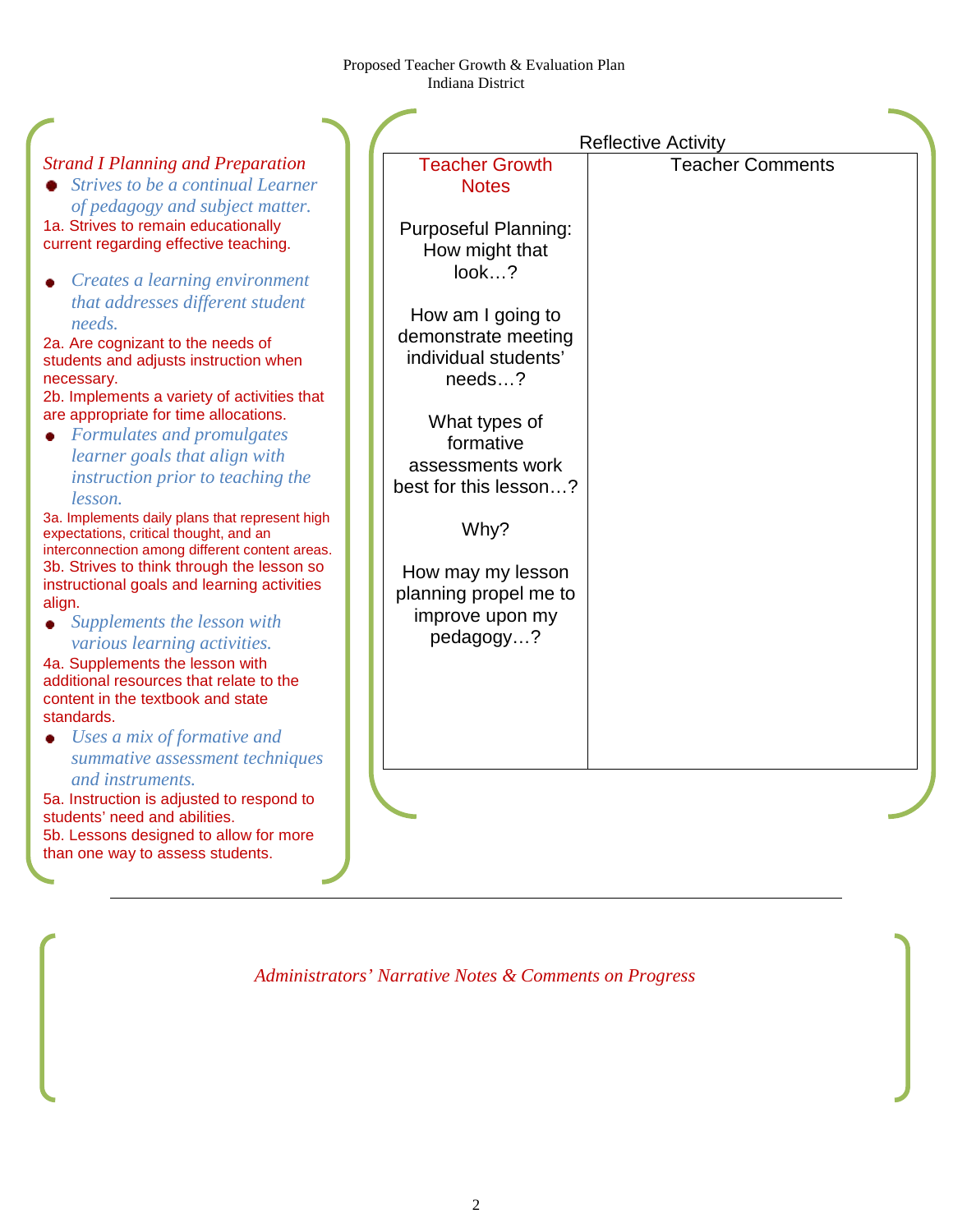|                                                                                                                                            |                                                                  | <b>Reflective Activity</b> |
|--------------------------------------------------------------------------------------------------------------------------------------------|------------------------------------------------------------------|----------------------------|
| <b>Strand I Planning and Preparation</b><br>Strives to be a continual Learner<br>of pedagogy and subject matter.                           | <b>Teacher Growth</b><br><b>Notes</b>                            | <b>Teacher Comments</b>    |
| 1a. Strives to remain educationally<br>current regarding effective teaching.                                                               | <b>Purposeful Planning:</b><br>How might that                    |                            |
| Creates a learning environment<br>that addresses different student<br>needs.                                                               | look?                                                            |                            |
| 2a. Are cognizant to the needs of<br>students and adjusts instruction when<br>necessary.                                                   | How am I going to<br>demonstrate meeting<br>individual students' |                            |
| 2b. Implements a variety of activities that<br>are appropriate for time allocations.                                                       | needs?                                                           |                            |
| • Formulates and promulgates<br>learner goals that align with                                                                              | What types of<br>formative                                       |                            |
| instruction prior to teaching the<br>lesson.                                                                                               | assessments work<br>best for this lesson?                        |                            |
| 3a. Implements daily plans that represent high<br>expectations, critical thought, and an<br>interconnection among different content areas. | Why?                                                             |                            |
| 3b. Strives to think through the lesson so<br>instructional goals and learning activities                                                  | How may my lesson                                                |                            |
| align.<br>Supplements the lesson with                                                                                                      | planning propel me to<br>improve upon my                         |                            |
| various learning activities.<br>4a. Supplements the lesson with                                                                            | pedagogy?                                                        |                            |
| additional resources that relate to the<br>content in the textbook and state<br>standards.                                                 |                                                                  |                            |
| Uses a mix of formative and<br>summative assessment techniques<br>and instruments.                                                         |                                                                  |                            |
| 5a. Instruction is adjusted to respond to<br>students' need and abilities.                                                                 |                                                                  |                            |
| 5b. Lesson designed to allow for more<br>than one way to assess students.                                                                  |                                                                  |                            |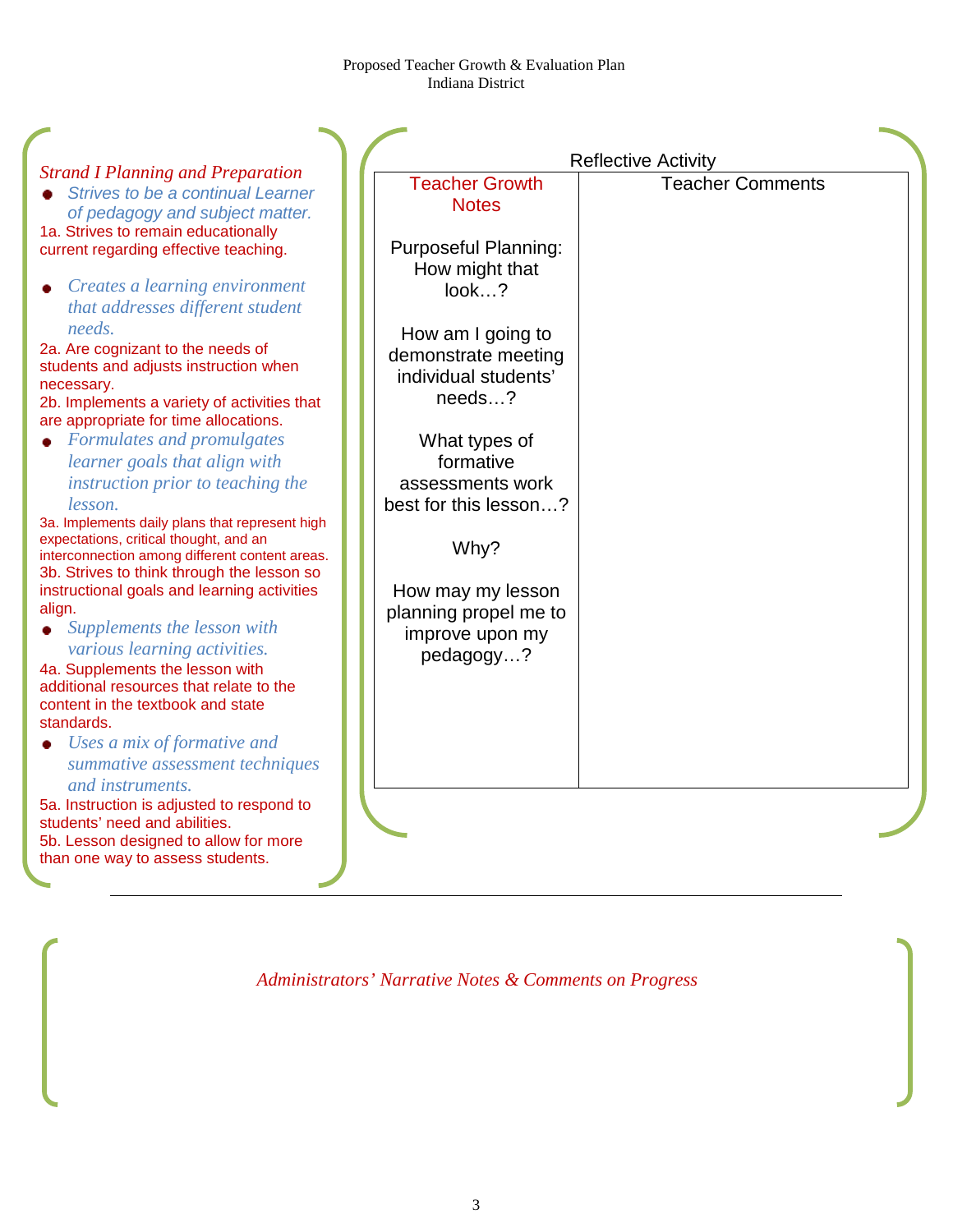| <b>Strand II Classroom Environment</b><br>Creates a culture of mutual<br>care and genuine concern.<br>6a. Respects and serves the children.<br>6b. Display a genuine care and<br>concern for the general welfare of all<br>students.<br>$\bullet$ Creates a culture of order and<br><i>predictability.</i><br>7a. Reviews, posts, and teaches about<br>classroom rules to keep disruptions to<br>a minimum.<br>7b. Differentiates between errors of<br>timing and target.<br>7c. Affirms the parent for choosing the<br>school and projects an attitude that the<br>child is accepted into the classroom for<br>whom they are. | <b>Teacher Growth</b><br><b>Notes</b><br>Classroom<br>Environment:<br>How may I create a<br>culture of mutual care<br>and genuine<br>concern?<br>What worked or did<br>not work with my<br>classroom<br>management plan?<br>How might I make my<br>classroom<br>management plan<br>more effective for all<br>students?<br>What may I do better<br>to communicate my<br>classroom<br>management to<br>parents?,<br>To students? | <b>Reflective Activity</b><br><b>Teacher Comments</b> |
|--------------------------------------------------------------------------------------------------------------------------------------------------------------------------------------------------------------------------------------------------------------------------------------------------------------------------------------------------------------------------------------------------------------------------------------------------------------------------------------------------------------------------------------------------------------------------------------------------------------------------------|--------------------------------------------------------------------------------------------------------------------------------------------------------------------------------------------------------------------------------------------------------------------------------------------------------------------------------------------------------------------------------------------------------------------------------|-------------------------------------------------------|
|                                                                                                                                                                                                                                                                                                                                                                                                                                                                                                                                                                                                                                |                                                                                                                                                                                                                                                                                                                                                                                                                                |                                                       |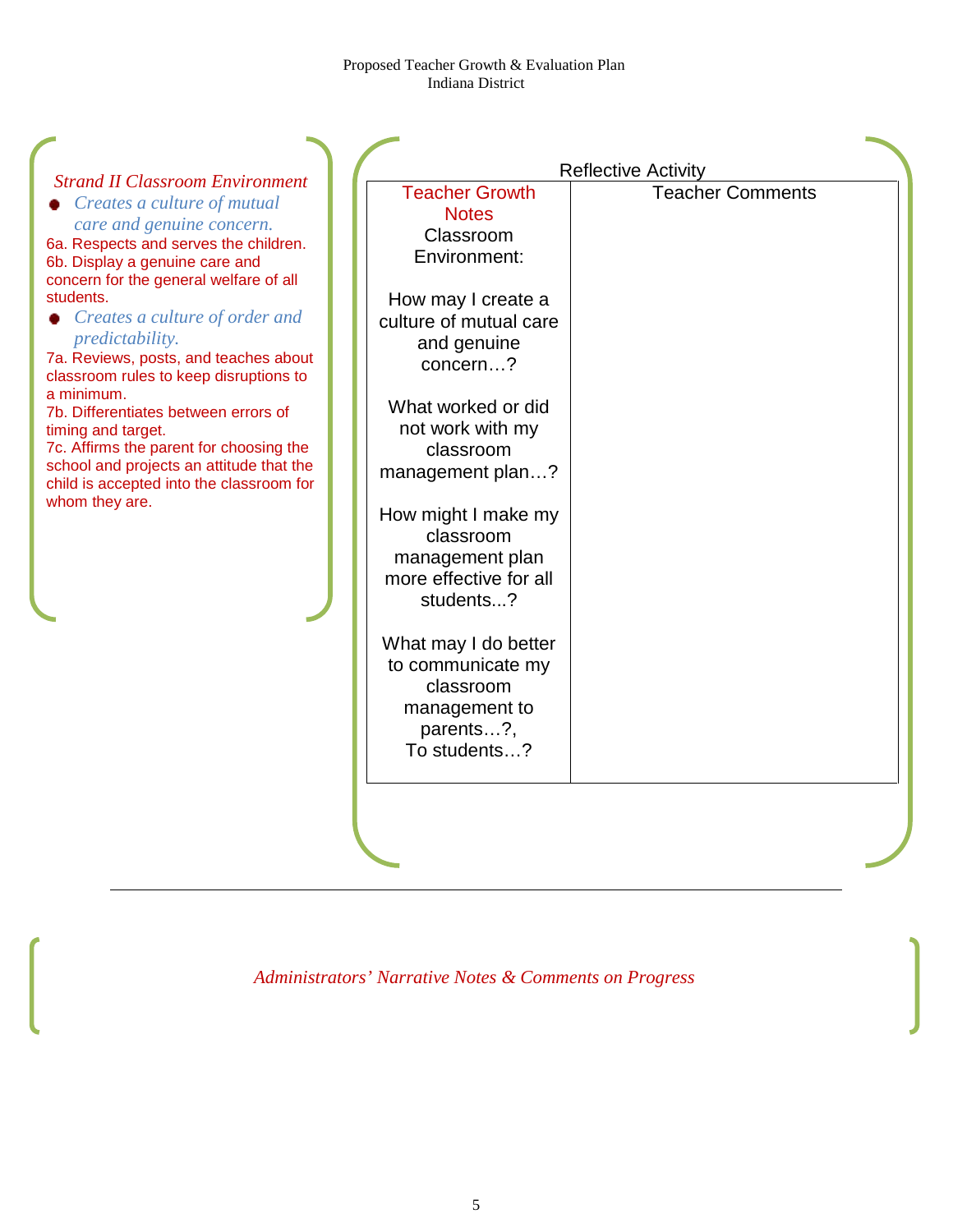| <b>Strand III Instruction</b>                                                  |                                                 | <b>Reflective Activity</b> |
|--------------------------------------------------------------------------------|-------------------------------------------------|----------------------------|
| Engages students in various                                                    | <b>Teacher Growth</b>                           | <b>Teacher Comments</b>    |
| modalities of learning.                                                        | <b>Notes</b>                                    |                            |
| 8a. Provide a balance between                                                  | Instruction                                     |                            |
| linguistic and non-linguistic instruction.                                     |                                                 |                            |
| Challenges students to develop                                                 | How could I have better                         |                            |
| higher levels of thinking.                                                     | taught this lesson?                             |                            |
| 9a. Create a culture of inquiry.                                               |                                                 |                            |
| 9b. Questions asked align with the                                             | Why might I prefer a                            |                            |
| content material being taught and vary                                         | different method of                             |                            |
| in depth.                                                                      | instruction?                                    |                            |
| 9c. Asks quality questions to evoke<br>student participation and interest.     |                                                 |                            |
| Adjusts instruction to meet the                                                | What method might I                             |                            |
|                                                                                | use next time?                                  |                            |
| needs of students' interests,                                                  |                                                 |                            |
| ability levels, and                                                            | What other background<br>information would have |                            |
| developmental stages.                                                          |                                                 |                            |
| 10a. Balance the lesson objectives to<br>accommodate the diversity of interest | been appropriate?                               |                            |
| and developmental stages of learners.                                          | Did I challenge students                        |                            |
| Creates and uses instructional                                                 | to investigate the                              |                            |
| rubrics to inform students what                                                | content further by                              |                            |
|                                                                                | posing some higher                              |                            |
| is expected.<br>11a. Utilize an academic and behavior                          | level thinking                                  |                            |
| rubrics that identify behavioral and                                           | questions?                                      |                            |
| academic benchmarks for students.                                              |                                                 |                            |
| • Assesses and tracks student                                                  | If not, what may they be                        |                            |
| mastery of content.                                                            | for future lessons?                             |                            |
| 12a. Students are assessed differently                                         |                                                 |                            |
| and on a regular basis.                                                        |                                                 |                            |
| 12b. Teacher keeps track of student                                            |                                                 |                            |
| mastery of content on a regular basis.                                         |                                                 |                            |
| Uses technology to extend the                                                  |                                                 |                            |
| curriculum.                                                                    |                                                 |                            |
| 13a. Teacher integrates curricula with                                         |                                                 |                            |
| high-level uses of technology.                                                 |                                                 |                            |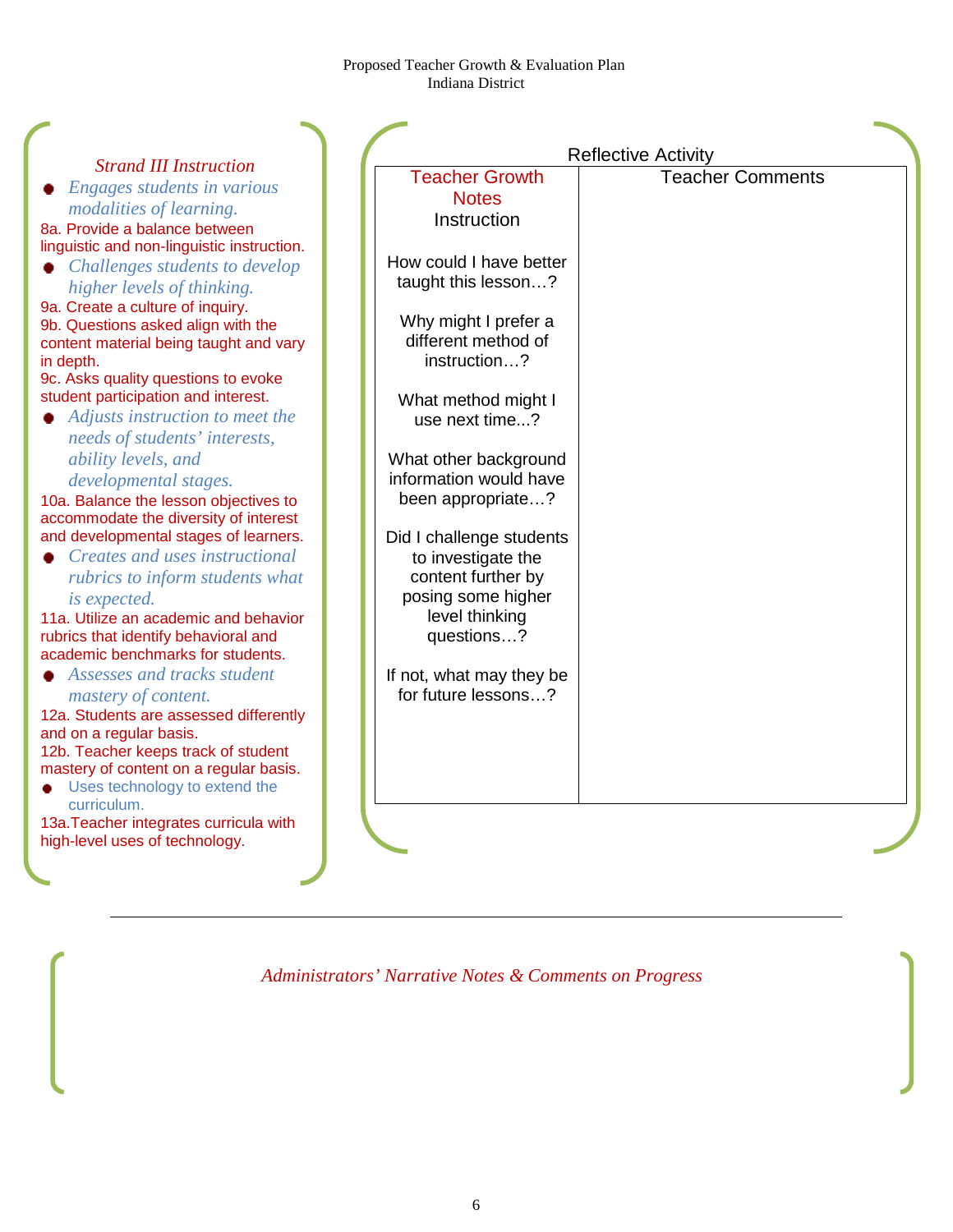| <b>Strand III Instruction</b>                                           |                            |                         |
|-------------------------------------------------------------------------|----------------------------|-------------------------|
|                                                                         | <b>Reflective Activity</b> |                         |
|                                                                         | <b>Teacher Growth</b>      | <b>Teacher Comments</b> |
| Engages students in various                                             | <b>Notes</b>               |                         |
| modalities of learning.<br>8a. Provide a balance between                | Instruction                |                         |
| linguistic and non-linguistic instruction.                              |                            |                         |
| Challenges students to develop                                          | How could I have better    |                         |
| higher levels of thinking.                                              | taught this lesson?        |                         |
| 9a. Create a culture of inquiry.                                        |                            |                         |
| 9b. Questions asked align with the                                      | Why might I prefer a       |                         |
| content material being taught and vary                                  | different method of        |                         |
| in depth.                                                               | instruction?               |                         |
| 9c. Asks quality questions to evoke                                     |                            |                         |
| student participation and interest.                                     | What method might I        |                         |
| Adjusts instruction to meet the                                         | use next time?             |                         |
| needs of students' interests,                                           |                            |                         |
| ability levels, and                                                     | What other background      |                         |
| developmental stages.                                                   | information would have     |                         |
| 10a. Balance the lesson objectives to                                   | been appropriate?          |                         |
| accommodate the diversity of interest                                   |                            |                         |
| and developmental stages of learners.                                   | Did I challenge students   |                         |
| Creates and uses instructional                                          | to investigate the         |                         |
| rubrics to inform students what                                         | content further by         |                         |
| is expected.                                                            | posing some higher         |                         |
| 11a. Utilize an academic and behavior                                   | level thinking             |                         |
| rubrics that identify behavioral and                                    | questions?                 |                         |
| academic benchmarks for students.                                       |                            |                         |
| Assesses and tracks student                                             | If not, what may they be   |                         |
| mastery of content.                                                     | for future lessons?        |                         |
| 12a. Students are assessed differently                                  |                            |                         |
| and on a regular basis.                                                 |                            |                         |
| 12b. Teacher keeps track of student                                     |                            |                         |
| mastery of content on a regular basis.<br>Uses technology to extend the |                            |                         |
| curriculum.                                                             |                            |                         |
| 13a. Teacher integrates curricula with                                  |                            |                         |
| high-level uses of technology.                                          |                            |                         |
|                                                                         |                            |                         |
|                                                                         |                            |                         |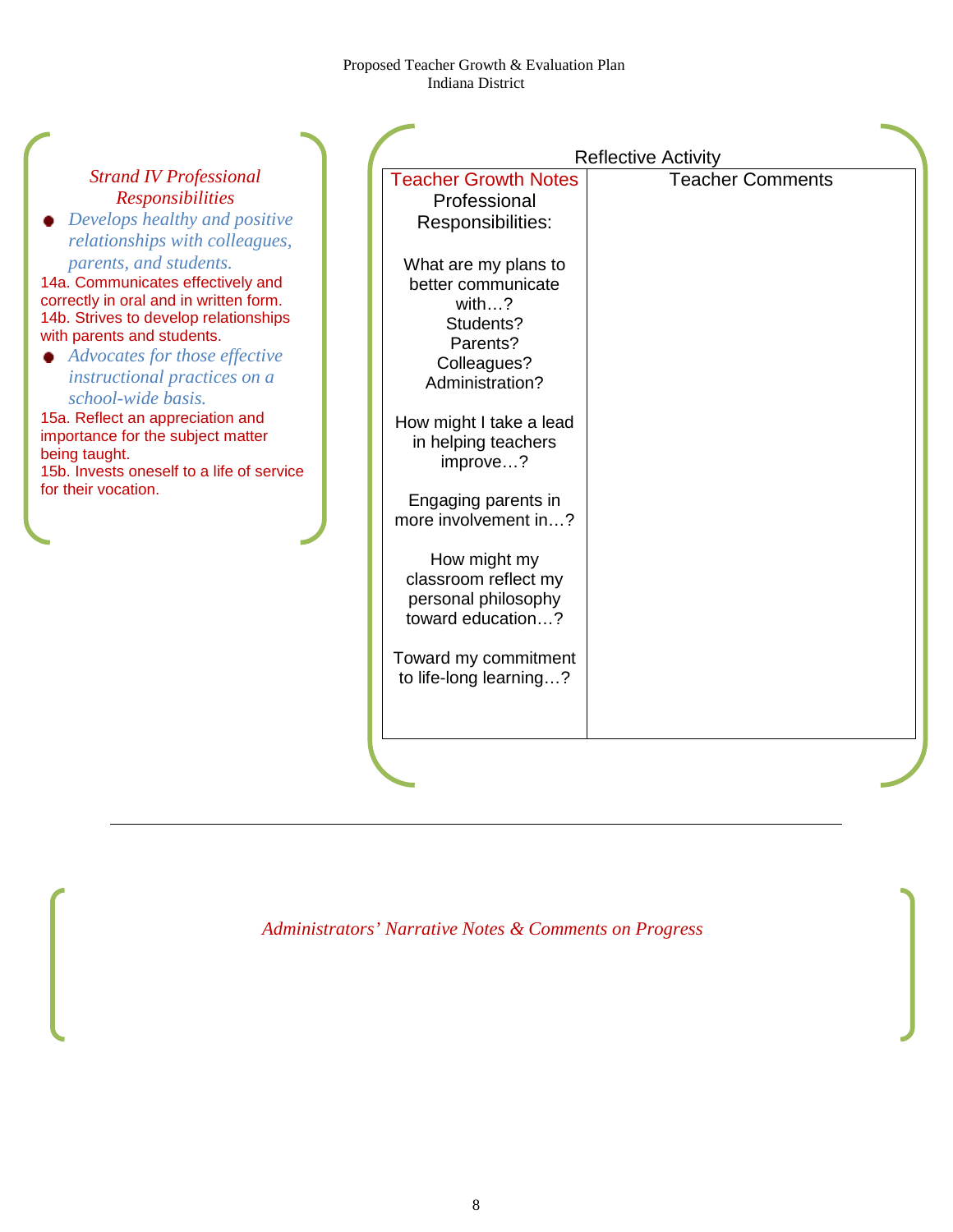|                                                                                                                                                                                                                                                                       |                                                                                                                | <b>Reflective Activity</b> |
|-----------------------------------------------------------------------------------------------------------------------------------------------------------------------------------------------------------------------------------------------------------------------|----------------------------------------------------------------------------------------------------------------|----------------------------|
| <b>Strand IV Professional</b><br><b>Responsibilities</b><br>Develops healthy and positive<br>relationships with colleagues,                                                                                                                                           | <b>Teacher Growth Notes</b><br>Professional<br>Responsibilities:                                               | <b>Teacher Comments</b>    |
| parents, and students.<br>14a. Communicates effectively and<br>correctly in oral and in written form.<br>14b. Strives to develop relationships<br>with parents and students.<br>• Advocates for those effective<br>instructional practices on a<br>school-wide basis. | What are my plans to<br>better communicate<br>with?<br>Students?<br>Parents?<br>Colleagues?<br>Administration? |                            |
| 15a. Reflect an appreciation and<br>importance for the subject matter<br>being taught.<br>15b. Invests oneself to a life of service<br>for their vocation.                                                                                                            | How might I take a lead<br>in helping teachers<br>improve?<br>Engaging parents in                              |                            |
|                                                                                                                                                                                                                                                                       | more involvement in?<br>How might my<br>classroom reflect my<br>personal philosophy<br>toward education?       |                            |
|                                                                                                                                                                                                                                                                       | Toward my commitment<br>to life-long learning?                                                                 |                            |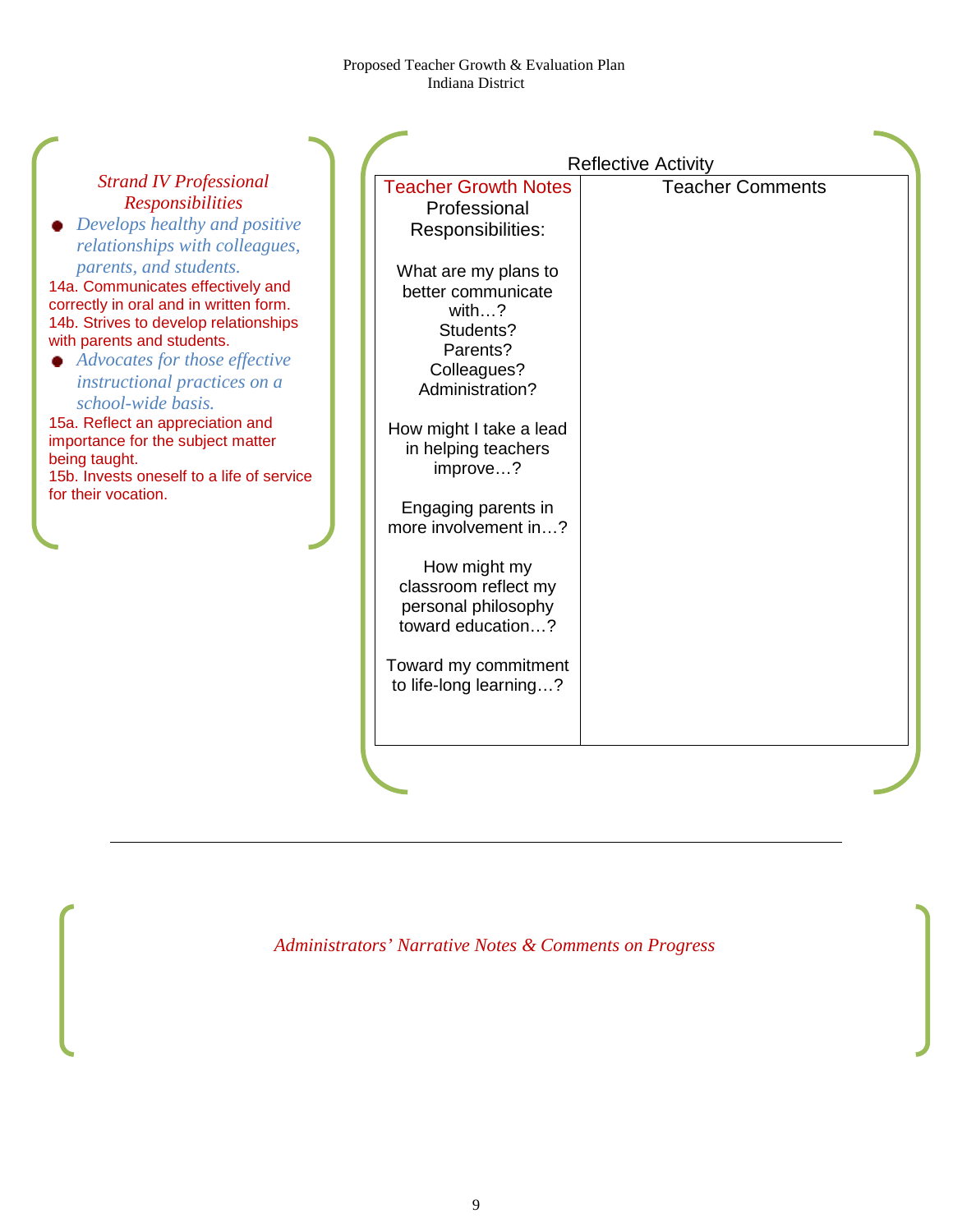|                                                                                                                                                                                                                                                                                                                                                                                         | <b>Reflective Activity</b>                                                                |                         |  |
|-----------------------------------------------------------------------------------------------------------------------------------------------------------------------------------------------------------------------------------------------------------------------------------------------------------------------------------------------------------------------------------------|-------------------------------------------------------------------------------------------|-------------------------|--|
| Strand $V$ – Integrating the Faith                                                                                                                                                                                                                                                                                                                                                      | <b>Teacher Growth</b>                                                                     | <b>Teacher Comments</b> |  |
| Shepherds and guides young<br>adults and children through the<br>proper application of Law and                                                                                                                                                                                                                                                                                          | <b>Notes</b><br>Professional<br>Responsibilities:                                         |                         |  |
| Gospel in issues of discipline.<br>16a. Respond to adults, each other,<br>parents, and students with Christian<br>care and mutual respect.<br>16b. Are thankful for opportunity to be in<br>ministry and fellowship with other<br>colleagues.                                                                                                                                           | How could I better<br>shepherd<br>Students?<br>Parents?<br>Colleagues?<br>Administration? |                         |  |
| Strive to take an evangelistic<br>mindset regarding congregational<br>and school discipleship.<br>17a. Understands and embraces the<br>role of 'student recruiter' and seeks<br>opportunity to invite others to church.<br>Attends church regularly,<br>partakes in Holy Communion, in<br>daily devotions, Bible study and<br>prayer often.<br>18a. Are active in worship, Bible study, | How might I take a lead<br>in helping recruit<br>students?<br>Congregational<br>members?  |                         |  |
| and church functions.                                                                                                                                                                                                                                                                                                                                                                   |                                                                                           |                         |  |
|                                                                                                                                                                                                                                                                                                                                                                                         |                                                                                           |                         |  |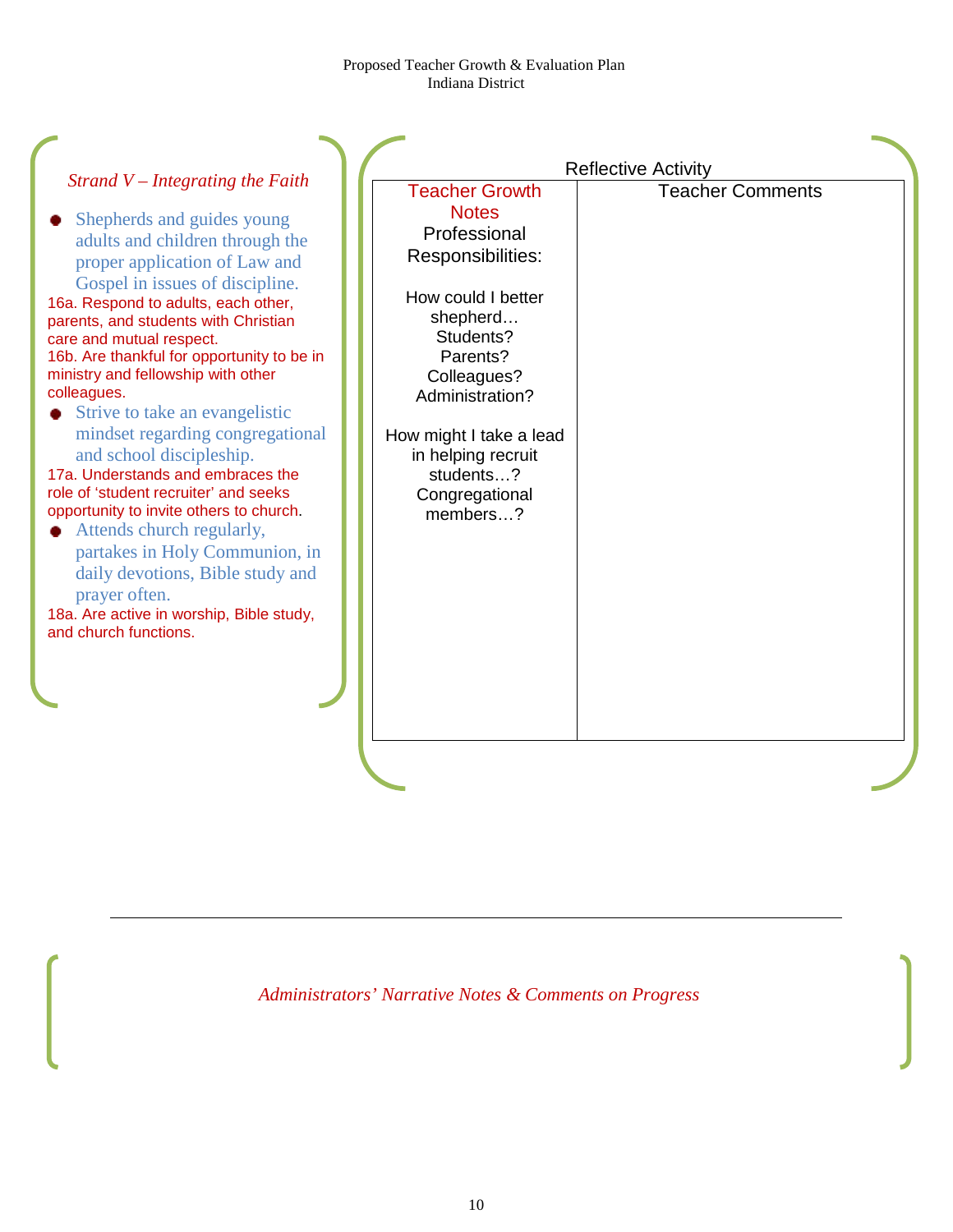| Strand $V$ – Integrating the Faith<br>Shepherds and guides young<br>adults and children through the<br>proper application of Law and<br>Gospel in issues of discipline.<br>16a. Respond to adults, each other,<br>parents, and students with Christian<br>care and mutual respect.                                                                                                                                                             | <b>Teacher Growth</b><br><b>Notes</b><br>Professional<br>Responsibilites:<br>How could I better<br>shepherd<br>Students?               | <b>Reflective Activity</b><br><b>Teacher Comments</b> |
|------------------------------------------------------------------------------------------------------------------------------------------------------------------------------------------------------------------------------------------------------------------------------------------------------------------------------------------------------------------------------------------------------------------------------------------------|----------------------------------------------------------------------------------------------------------------------------------------|-------------------------------------------------------|
| 16b. Are thankful for opportunity to be in<br>ministry and fellowship with other<br>colleagues.<br>Strive to take an evangelistic<br>mindset regarding congregational<br>and school discipleship.<br>17a. Understands and embraces the<br>role of 'student recruiter' and seeks<br>opportunity to invite others to church.<br>Attends church regularly,<br>partakes in Holy Communion, in<br>daily devotions, Bible study and<br>prayer often. | Parents?<br>Colleagues?<br>Administration?<br>How might I take a lead<br>in helping recruit<br>students?<br>Congregational<br>members? |                                                       |
| 18a. Are active in worship, Bible study,<br>and church functions.                                                                                                                                                                                                                                                                                                                                                                              |                                                                                                                                        |                                                       |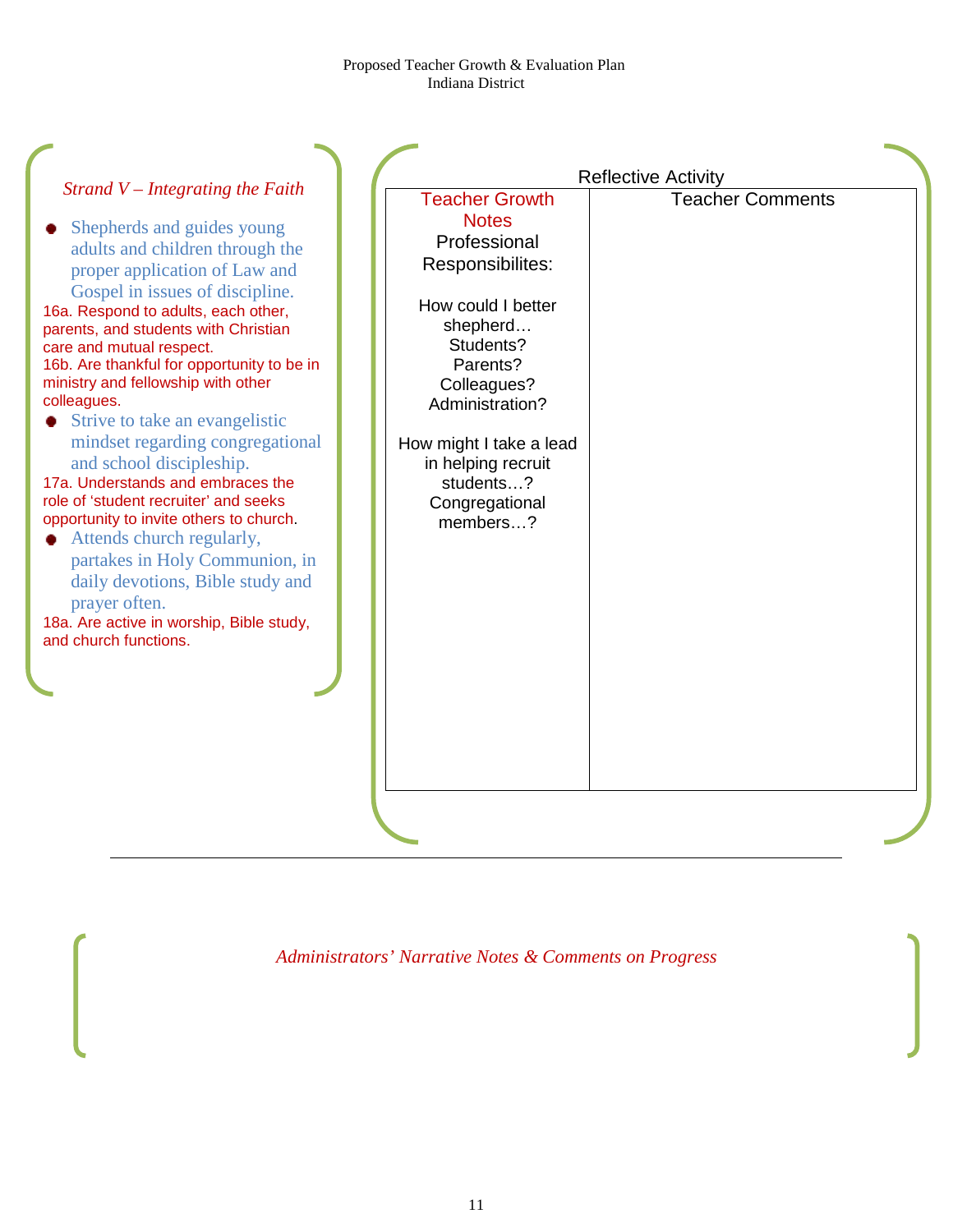|                                                                                                                                                                              |                                                                                                                                                  | <b>Reflective Activity</b> |
|------------------------------------------------------------------------------------------------------------------------------------------------------------------------------|--------------------------------------------------------------------------------------------------------------------------------------------------|----------------------------|
| <b>Strand VI Data-Driven Decisions</b><br>Part I - Test Data<br><b>ISTEP Scores</b><br><b>NWEA</b> Scores<br>Other<br><b>Part II – Data-Driven Decisions</b><br>Walkthroughs | <b>Teacher Growth</b><br><b>Notes</b><br>Data-Driven<br>Decisions:<br>What are some ways I<br>can get students to<br>show mastery of<br>content? | <b>Teacher Comments</b>    |
|                                                                                                                                                                              | What alternate forms of<br>feedback best help this<br>student to develop<br>mastery?                                                             |                            |
|                                                                                                                                                                              | How can I better help<br>parents understand<br>how their child is<br>performing on state<br>standards?                                           |                            |
|                                                                                                                                                                              | How might my<br>assessment better align<br>with measuring<br>competency for the<br>state standard?                                               |                            |
|                                                                                                                                                                              |                                                                                                                                                  |                            |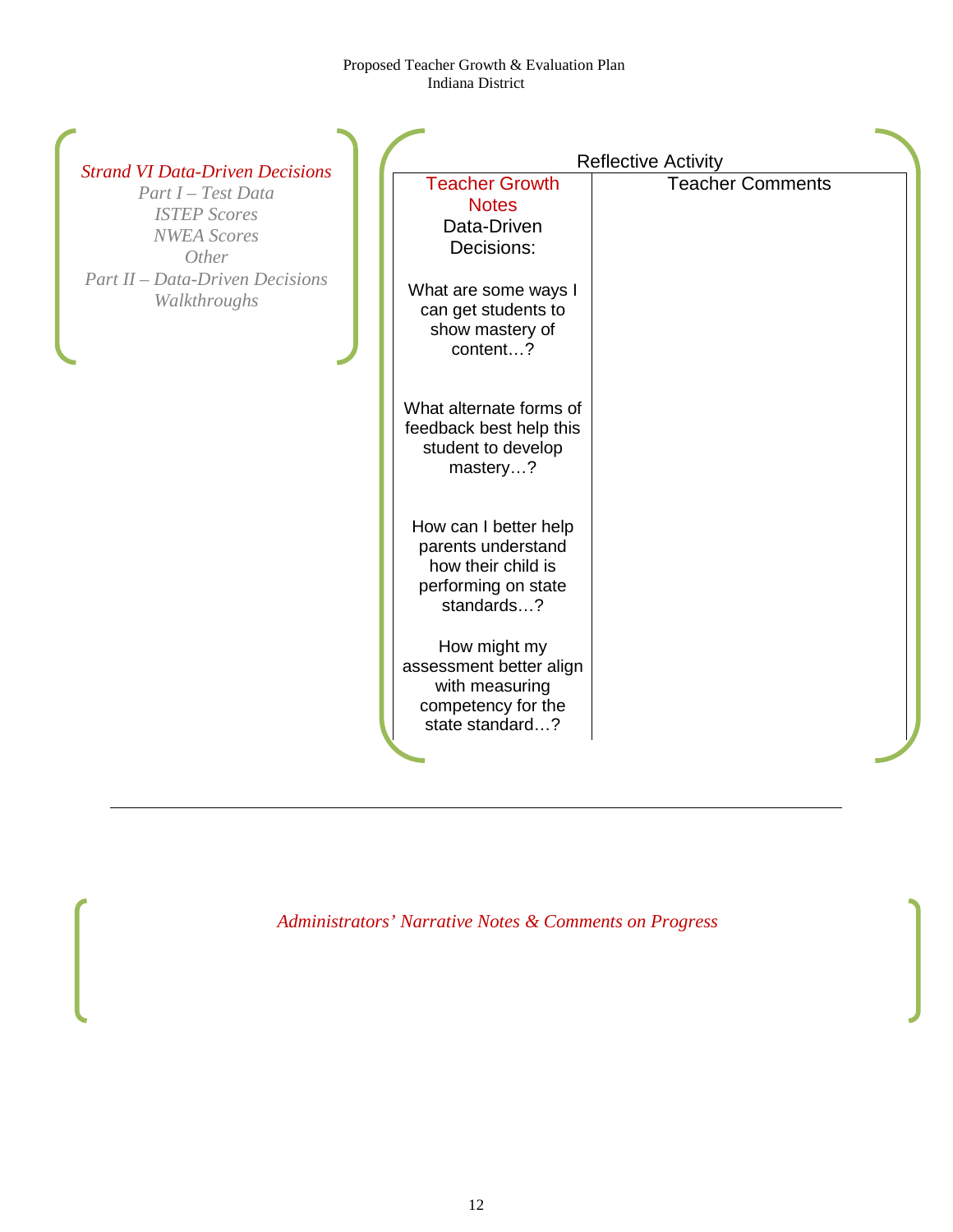|                                                                                                                    |                                                                                                        | <b>Reflective Activity</b> |
|--------------------------------------------------------------------------------------------------------------------|--------------------------------------------------------------------------------------------------------|----------------------------|
| <b>Strand VI Data-Driven Decisions</b><br>Part I - Test Data<br><b>ISTEP Scores</b><br><b>NWEA</b> Scores<br>Other | <b>Teacher Growth</b><br><b>Notes</b><br>Data-Driven<br>Decisions:                                     | <b>Teacher Comments</b>    |
| <b>Part II – Data-Driven Decisions</b><br>Walkthroughs                                                             | What are some ways I<br>can get students to<br>show mastery of<br>content?                             |                            |
|                                                                                                                    | What alternate forms of<br>feedback best help this<br>student to develop<br>mastery?                   |                            |
|                                                                                                                    | How can I better help<br>parents understand<br>how their child is<br>performing on state<br>standards? |                            |
|                                                                                                                    | How might my<br>assessment better align<br>with measuring<br>competency for the<br>state standard?     |                            |
|                                                                                                                    |                                                                                                        |                            |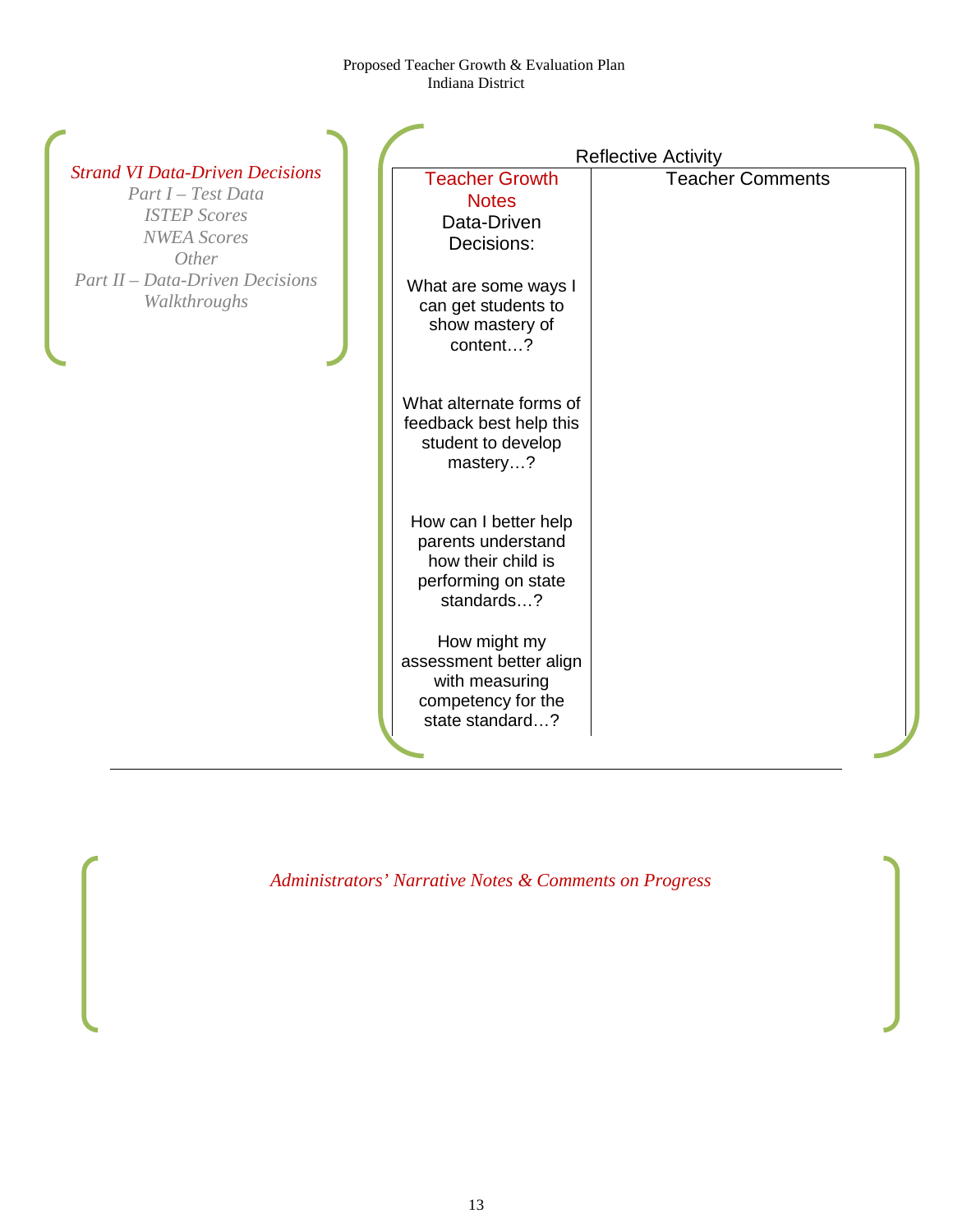# *Teacher Goals:*

*Strand I – Planning and Preparation 1. What do you need to successfully implement your growth plan? 2. How will know if you were successful in completing this goal? 3. What is your plan to complete your goals? Goal:*

*Goal:*

*Strand II – Classroom Environment*

*Goal:*

*Goal:*

*Strand III – Instruction*

*Goal:*

*Goal:*

*Strand IV – Professional Responsibilities*

*Goal:*

*Goal:*

*Strand V – Integrating the Faith*

*Goal:* 

*Goal:* 

List professional development activities taken or will take in the near future:

1.

2.

3.

| Administrator's Signature |
|---------------------------|
| Teacher's Signature       |
| Date                      |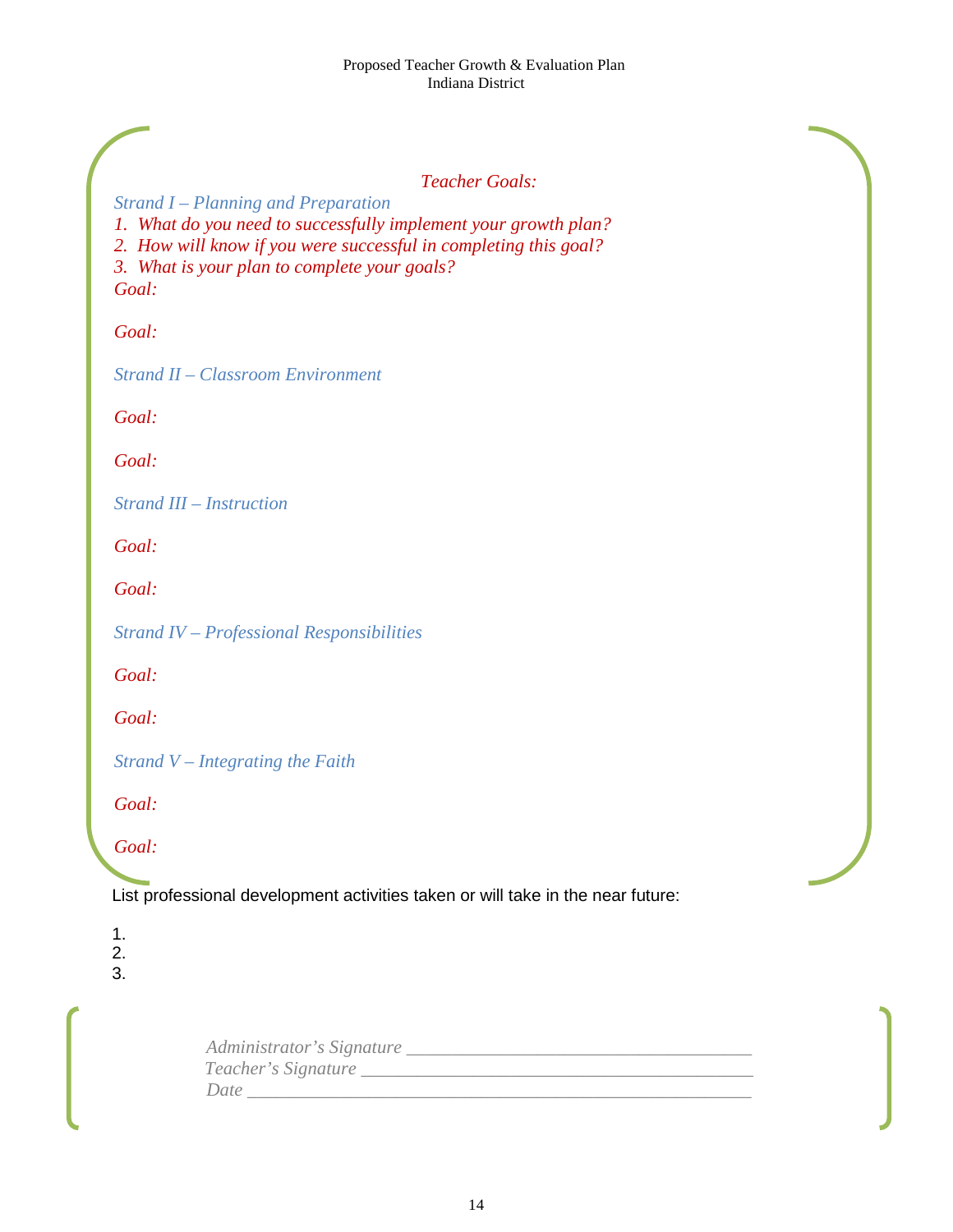# Additional Notes